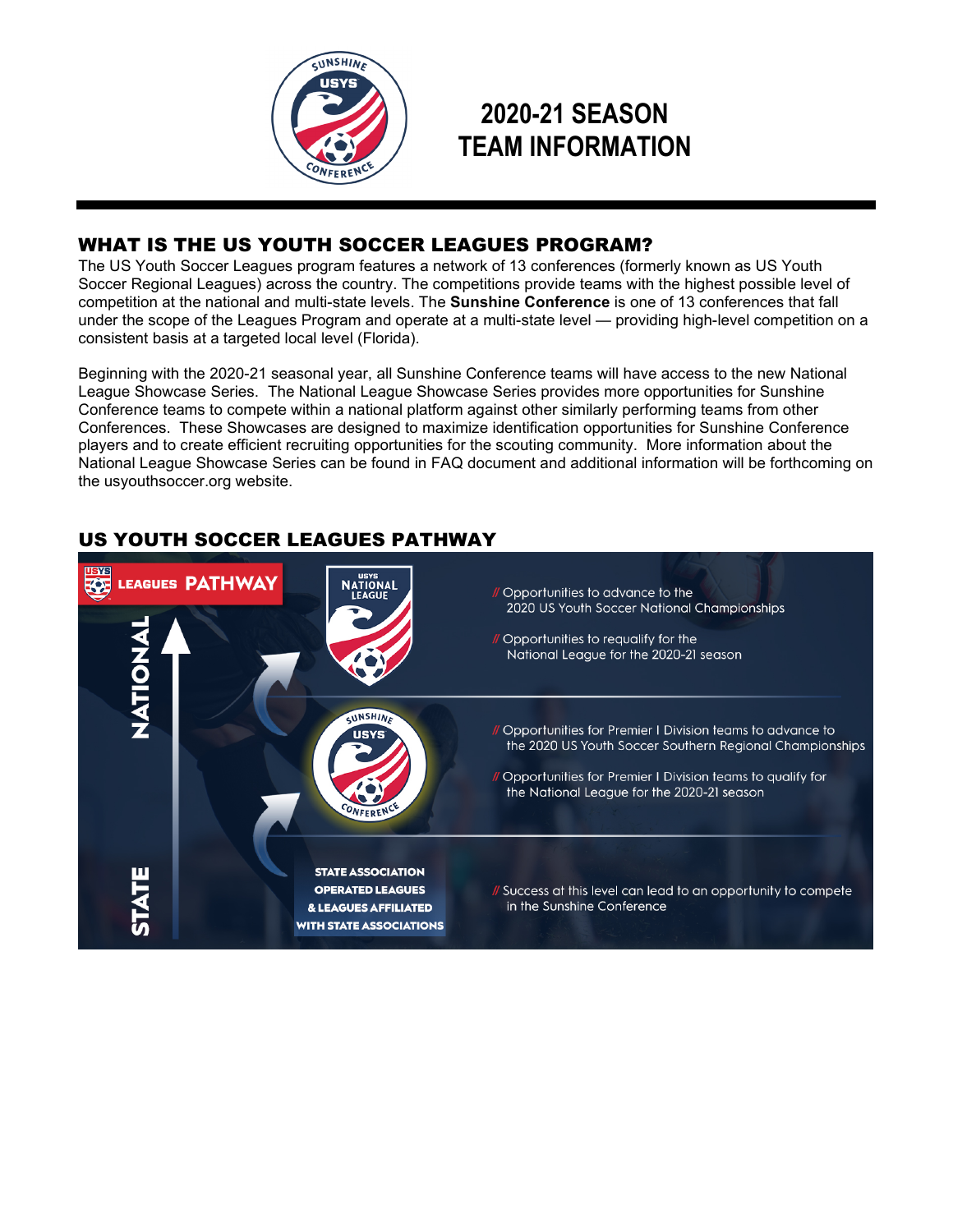### SUNSHINE CONFERENCE 2020-21 GENERAL TEAM INFORMATION – PAGE 2

### COMMITMENT

Any team looking to participate in the Sunshine Conference must understand the level of commitment it takes to participate in a League that stretches across a large geographic area. All teams understand they may travel hundreds of miles to participate in conference games. Teams understand that they may not play any true "home" games. A limited number of teams are accepted into the Sunshine Conference, so it is important that each team makes the commitment to travel BEFORE applying to the conference.

# BOYS AND GIRLS AGE GROUPS OF COMPETITION

The 2020-21 Sunshine Conference will include the following Boys and Girls age groups:

- 13 and Under (13U) for players born on January 1, 2008 or later
- 14 and Under (14U) for players born on January 1, 2007 or later
- 15 and Under (15U) for players born on January 1, 2006 or later
- 16 and Under (16U) for players born on January 1, 2005 or later
- 17 and Under (17U) for players born on January 1, 2004 or later
- 18 and Under (18U) for players born on January 1, 2003 or later
- 19 and Under (19U) for players born on January 1, 2002 or later

### ENTRY FEE

The Team Entry Fee to participate in the Sunshine Conference is \$750 per team and is non-refundable if a team is accepted into the conference and later drops out. The Team Fee does not include Referee Fees, which will be paid in accordance with the Conference Operating Procedures. Following the acceptance of teams into the Conference, each Club will be sent an invoice from US Youth Soccer.

# APPLICATION PROCEDURES

In completing any application into the Sunshine Conference teams are required to submit accurate information on team accomplishments. Misrepresentation of team accomplishments may result in the team being disqualified from conference participation.

Application Deadline for 13U-19U teams:

Application Link (for teams applying for an Open Slot): [APPLY HERE](https://www.gotsport.com/forms/app/?EventID=79698)

# SELECTION AND PLACEMENT

There is a two-step approval process for the Sunshine Conference. First, each team must be confirmed by its respective State Association as properly registered. Second, the Sunshine Conference shall review and determine the final selection of all teams. Accepted teams shall be notified via a website posting or an e-mail regarding their acceptance and placement into the Sunshine Conference.

# THE 2020-21 SEASON

The start date of the 2020-21 season for the Sunshine Conference will be August 1, 2020. All games for the Sunshine Conference must be completed by June 1, 2021.

# COMPETITION FORMAT

The Sunshine Conference follows a round robin competition format. The anticipated tier size, match count, and season of play for each gender age group and tier are listed in the below chart.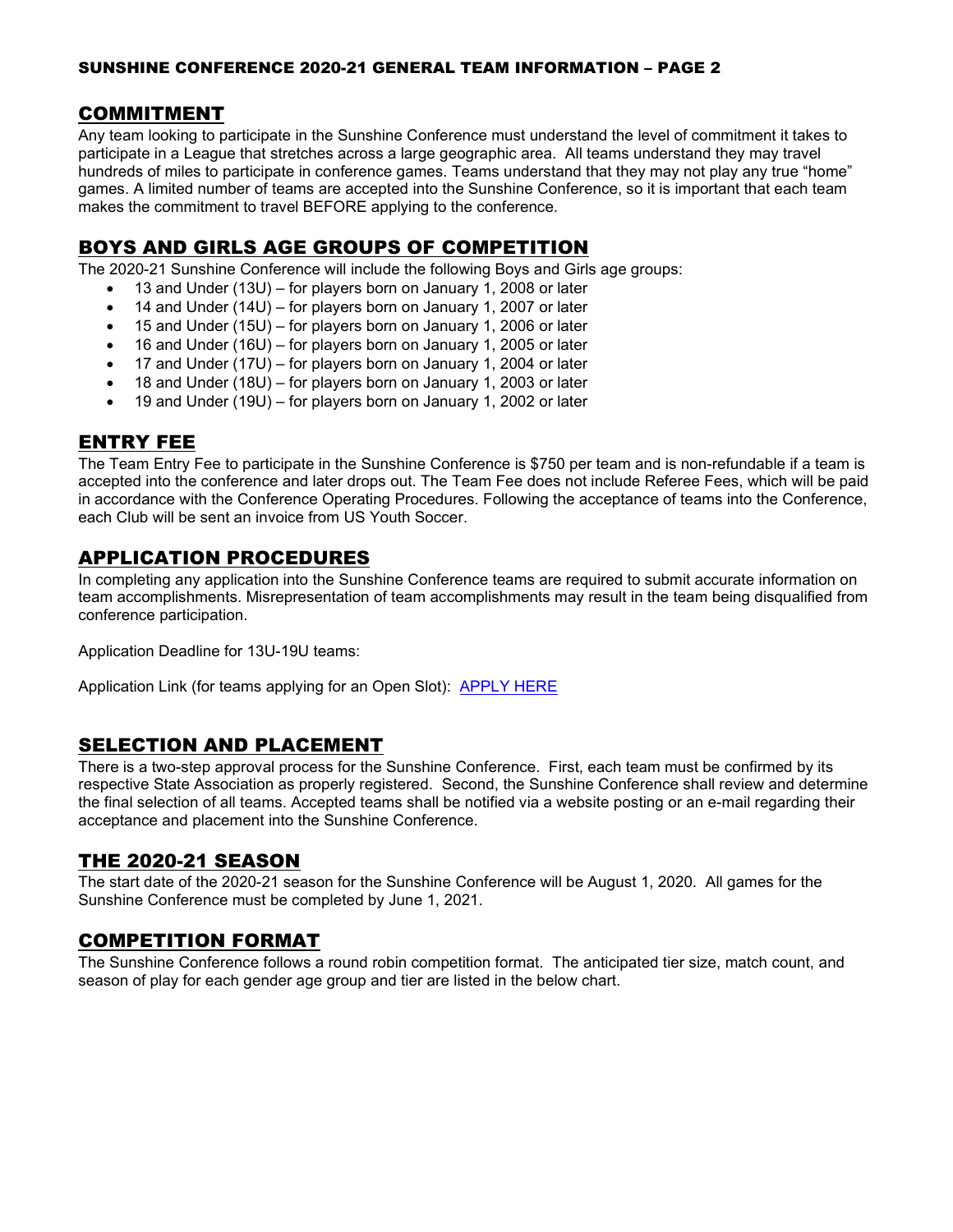#### SUNSHINE CONFERENCE 2020-21 GENERAL TEAM INFORMATION – PAGE 3

| Gender      | Age        | <b>Season</b>    | <b>Tier Size</b> | <b>Game Count</b> |
|-------------|------------|------------------|------------------|-------------------|
| Boys        | 13U        | <b>Fall 2020</b> | 8                |                   |
| <b>Boys</b> | <b>14U</b> | <b>Fall 2020</b> | 8                | 7                 |
| Boys        | <b>15U</b> | <b>Fall 2020</b> | 8                |                   |
| Boys        | 16U        | <b>Fall 2020</b> | 8                |                   |
| Boys        | <b>17U</b> | <b>Fall 2020</b> | 8                |                   |
| <b>Boys</b> | 18U        | <b>Fall 2020</b> | 8                | 7                 |
| <b>Boys</b> | 19U        | <b>Fall 2020</b> | 8                | 7                 |
| Boys        | 19U        | <b>Fall 2020</b> | 8                |                   |
| Girls       | 13U        | <b>Fall 2020</b> | 8                | 7                 |
| Girls       | 14U        | <b>Fall 2020</b> | 8                | 7                 |
| Girls       | 15U        | <b>Fall 2020</b> | 8                | 7                 |
| Girls       | 16U        | <b>Fall 2020</b> | 8                |                   |
| Girls       | 17U        | <b>Fall 2020</b> | 8                | 7                 |
| Girls       | 18U        | <b>Fall 2020</b> | 8                |                   |
| Girls       | 19U        | <b>Fall 2020</b> | 8                |                   |

# LOCATION OF GAMES--HOSTING

The Sunshine Conference will include both an event format and self-schedule element (if applicable based on the final make-up of teams). The event dates for the 2020-21 season are posted below. Finalized locations/complexes will be posted here by July 1, 2020. Self-schedule matches may be scheduled anytime (with agreement by both teams/clubs) following acceptance into the Conference.

#### **13U-19U Boys/Girls Premier I Event Dates**

August Event: August 22 – 23 October Event: October 3 – 4 Rain Date: November 7 – 8 February 20 – 21, 2021: \*\*Additional rain dates in Spring 2020 may be added as needed at the discretion of the League Manager.

# GENERAL SCHEDULING INFORMATION

Conference schedules will be developed by the League Manager, who will have sole discretion of match schedules. The anticipated release of the event schedules will be in August 2020.

The event weekends will include one match per day (Sat/Sun) for a total of 6 matches. The 7th remaining match for each team will be identified as "self-schedule". Additional self-schedule matches may be identified by the League Manager. These self-schedule matches will be coordinated by the teams/clubs on any date from acceptance into the Conference until April 1, 2020, with exception to the event weekends. Both teams/clubs involved in a self-schedule match must be in agreement regarding the final match details.

A coach of multiple teams within the Sunshine Conference will be given scheduling considerations so he/she can be present for their team's matches, however coach conflict resolution IS NOT guaranteed. Clubs are strongly encouraged to have a 2<sup>nd</sup> coach that can step in should a conflict exists. Any reschedules will be done in accordance with the Conference Operating Procedures. Event schedule requests for individual teams will NOT be considered.

Teams participating in the Sunshine Conference must be available to play on the published conference event dates, which includes rain dates. By submitting your team application, your team is committing to play on the published event dates for the conference.